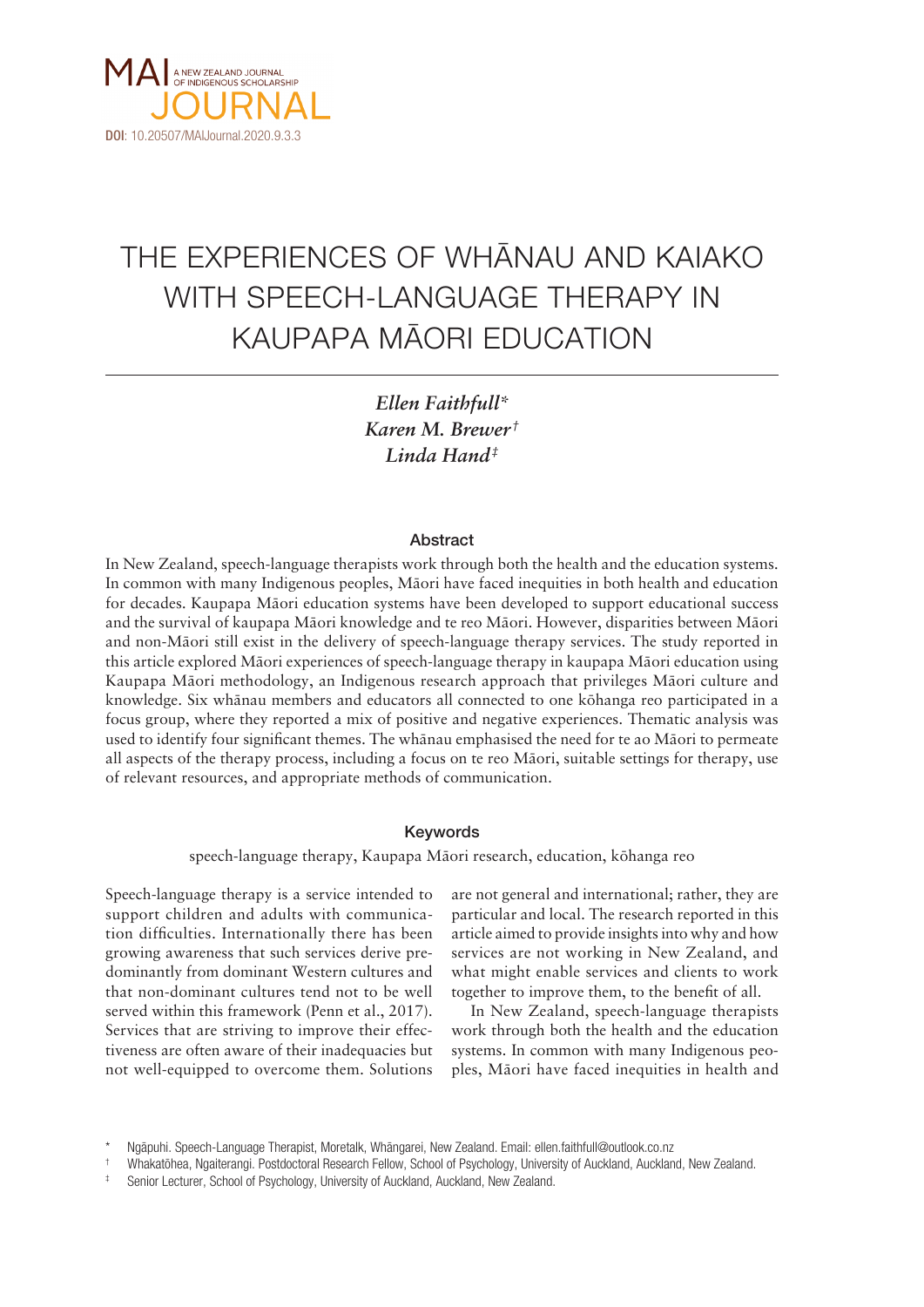education for decades (Durie, 1998; Humpage & Fleras, 2001; G. Smith, 1997). There are few statistics specifically on the incidence of communication difficulties in children in New Zealand, but *Te Hauä Mäori: Findings from the 2013 Disability Survey* (Statistics New Zealand, 2015) reported that learning, speaking and intellectual difficulties occur in up to 7% of the Mäori population, compared to up to 5% of the overall population of New Zealand. This is not only an example of the inequities between the populations, but also suggests a greater need for an appropriate speechlanguage therapy service for Mäori. However, it is estimated that only around 4% of New Zealand speech-language therapists are Mäori, not all of whom are proficient speakers of te reo (Brewer & Andrews, 2016). Most therapeutic interactions with Mäori will therefore be cross-cultural and dependent on the culturally safe practices of the dominant professional culture. Cultural safety (Ramsden, 2002) is a concept developed in New Zealand that was originally applied to nursing, but over time it has developed and been applied to many clinical roles in health and disability, including speech-language therapy. The enactment of cultural safety is entirely dependent on the clinician delivering the service in a way that is determined to be safe by the consumer, not the clinician (Ramsden, 2002). In the present context, enacting cultural safety means the speech-language therapist will deliver assessment and intervention in a manner that is determined to be safe by the network of whänau, whanaunga and kaiako of each individual child.

There is little evidence concerning the quality of speech-language therapy services for tamariki Mäori, or the experiences of Mäori with speechlanguage therapy. A few studies have focused on Mäori within the speech-language therapy literature, specifically on adults with aphasia (McLellan et al., 2011; McLellan et al., 2014). There are no known studies published on the experiences of Mäori whänau regarding communication difficulties in children. The study described here therefore examined the experiences of Mäori whänau, kaiako and kaiäwhina with speechlanguage therapy specifically in a kaupapa Mäori education context. The aim of the research was to provide insight for speech-language therapists into how to provide a culturally safe and effective service for tamariki in kaupapa Mäori education.

According to the limited research that is available, Mäori are not receiving an equitable speech-language therapy service in New Zealand (Bevan-Brown et al., 2015; Macfarlane, 2000;

McLellan et al., 2014). Many speech-language therapists use standard assessments and interventions that are based on Australian, British and American norms and practices, and do not reference kaupapa Mäori. Harris (2007) conducted a study whose findings questioned this approach with tamariki Mäori. Standard scores in phonological awareness of bilingual tamariki Mäori in both kura kaupapa Mäori and mainstream schools showed poorer scores than their dominant culture counterparts. Harris analysed the nature of te reo Mäori and concluded that phonological awareness is not a prerequisite for reading te reo as it is in English, and these children were reading at a higher level than their phonological awareness test results predicted. The tests, she concluded, were both linguistically and culturally inappropriate, to the detriment of tamariki Mäori.

Haitana (2007) investigated the suitability of the Peabody Picture Vocabulary Test (PPVT-III) for tamariki Mäori aged 5–10 years. She concluded that the PPVT-III had some bias, but overall was suitable for use with tamariki Mäori. However, she also concluded that the standard way of using this assessment was often inappropriate for tamariki Mäori. Her recommended adjustments included "utilising a more dynamic assessment approach, and prioritising Mäori beliefs, values, and experiences throughout test administration" (Haitana, 2007, p. 135). Gallagher (2008) had similar findings when examining the effectiveness of culturally responsive and pedagogically appropriate language intervention in Mäori immersion settings. The findings indicated that including children with language difficulties in a class programme was more appropriate than isolating them (Gallagher, 2008).

Work with Indigenous Australian children also highlights the inherent problem of identifying communication differences and deficits in crosscultural speech-language therapy. Gould (2008) developed culturally safe assessments that incorporated elements of the communication system used by the Aboriginal community she was working in. The children performed far better in the culturally appropriate assessments than they had in the dominant culture assessments, highlighting the impact cultural and linguistic differences can have on assessment.

Adaptations for kaupapa Mäori education settings involve considerably more than finding appropriate assessment tools. In her autoethnography, Hitaua (2013) highlighted how the relationship between speech-language therapist and the child, whänau and community is critical.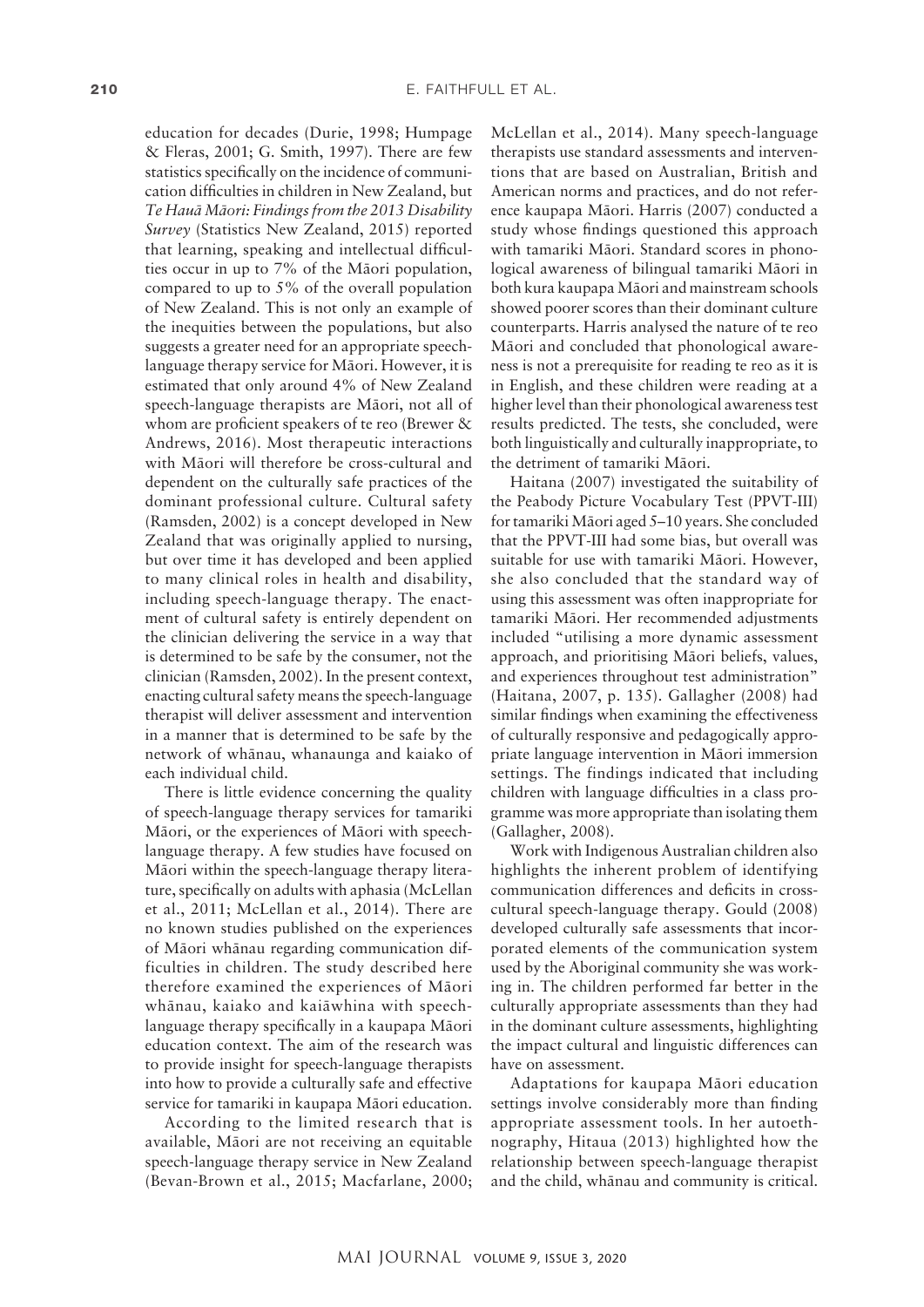Hitaua indicated that an effective speech-language therapist in these settings should be competent in te reo and tikanga Mäori. Any intervention cannot proceed effectively without the therapist first putting time into whakawhanaungatanga, building the relationship with the whänau and kaiako. The voices of the whänau should be foregrounded, visibly valued and respected (Hitaua, 2013).

This is echoed in an Indigenous Canadian context. Ball and Lewis (2014) interviewed First Nations elders, grandparents and parents about their views on their children's speech and language learning, the value of early learning and intervention programmes, and goals for speech-language therapy. Participants reported that the priority was developing the skills of First Nations people to provide culturally appropriate speech-language therapy to their children. However, nearly 80% of participants also believed that a non-First Nations speech-language therapist could support First Nations children as long as they were willing to learn about First Nations' culture and perspectives on communication development.

Research by McLellan et al. (2014) aimed to ascertain what makes speech-language therapy services culturally safe, competent and accessible to Mäori adults with aphasia. The therapeutic relationship between the speech-language therapist, the person with aphasia and their whänau was demonstrated to be central to the success of therapy. It was influenced directly by the setting, resources used in therapy, and the recognition of the Mäori worldview throughout the therapy process (McLellan et al., 2014). This research highlights a need for the understanding and incorporation of te ao Mäori in speech-language therapy practice with Mäori. There is currently a lack of guidance for speech-language therapists in New Zealand as to how to implement this in practice (McLellan et al., 2014).

Relevant to this discussion is the Treaty of Waitangi, entered into by the Crown and Mäori in 1840 (Orange, 2011). The three articles of the Treaty have contemporary implications for health and education in New Zealand, and therefore speech-language therapy. The modern implications of Articles 2 and 3 of the Treaty clearly state that Mäori should be able to determine what will benefit them, and that they should receive a fair share of services (Durie, 1998). This includes the right to education and specialist services in te reo Mäori, delivered in a manner equally determined by the whänau and the speech-language therapist. Alongside these articles, many Treaty principles have been established by institutions

such as the Waitangi Tribunal and the Court of Appeal (Durie, 1998). The principles most commonly used in policy documents and regularly applied in speech-language therapy are *participation*, *protection*, and *partnership* (Tomlins-Jahnke & Te Rina Warren, 2011). In this context, the Treaty principles *participation*, *protection*, and *partnership* imply that Mäori will participate as Mäori in assessment and intervention, that te reo Mäori will be protected, and that the whänau have an equal role in decision making for their tamariki.

The study reported here explored the speechlanguage therapy experiences of whänau and kaiako in kaupapa Mäori education. Significant factors in whänau–clinician interactions and therapy outcomes are discussed. The aim of this work was to advance the knowledge and inform the practice of speech-language therapists, and ultimately improve the quality of the speech-language therapy service provided to tamariki in kaupapa Mäori education.

## Method

This is a Kaupapa Mäori research study. Kaupapa Mäori research is an Indigenous research approach that includes addressing the power imbalance between Mäori and Päkehä (Bishop, 1999; Pihama, 2010; G. Smith, 1997; L. Smith, 1999; Walker et al., 2006), emphasising the validity of te ao Mäori as a worldview, and ultimately benefiting Mäori (G. Smith, 2012). It is conducted by Mäori, for Mäori, and with Mäori (L. Smith, 1999). A crucial aspect of Kaupapa Mäori research is whakawhanaungatanga, which legitimises whänau leadership in the research and questions the importance of researcher–participant distance, which is so grounded in mainstream research practice (Bishop, 1996; Mead, 2003; L. Smith, 1999; Wihongi, 2002).

#### *Participants*

This research involved six participants who were recruited through the researchers' personal networks. They were all connected to one köhanga reo and the adjoining primary school in a large urban area. Two participants were mämä of köhanga tamariki who had received or were receiving speech-language therapy. One was a kaimahi at the köhanga reo and also had a child suspected of needing speech-language therapy but who had not yet been referred. One was a kaiäwhina at the primary school and had a niece and nephew who attended the köhanga reo and were receiving speech-language therapy. Two were kaiako, one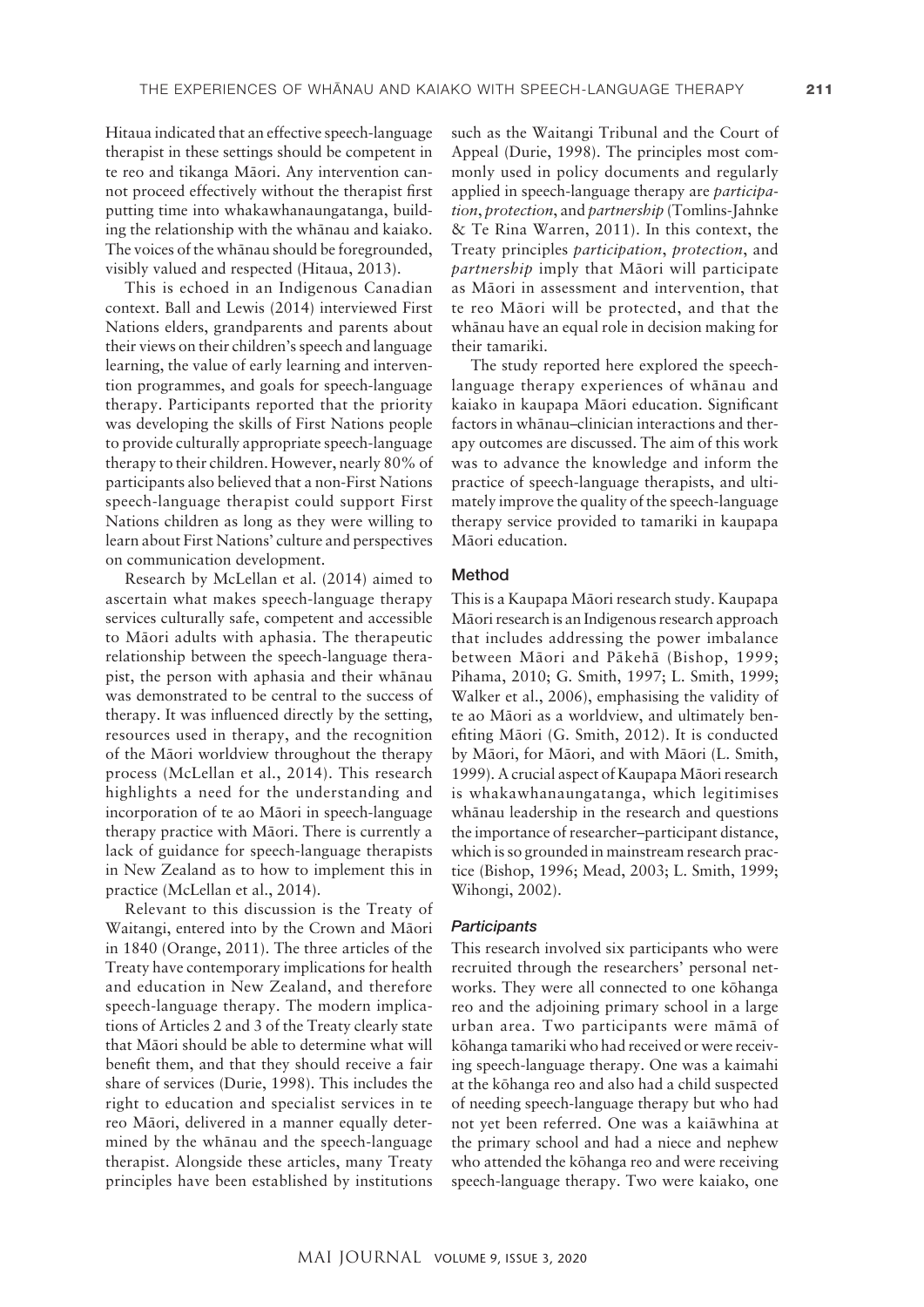from the köhanga reo and one from the Mäori immersion unit in the local primary school.

### *Procedure*

The research was approved by the University of Auckland Human Participants Ethics Committee (approval number 013511). Initial contact began through whakawhanaungatanga when the researchers were approached by Mämä A, the mother of a köhanga tamaiti who wanted to share her experience of speech-language therapy. Mämä A liaised with the köhanga reo whänau at a hui, where they discussed the proposed research. The researchers attended two separate hui, where they provided verbal and written information about the research, and answered questions from the whänau. The whänau chose to participate as a group rather than separately and took it upon themselves to invite the kaiako and kaiäwhina from the primary school to join them. The köhanga reo whänau were offered a return visit by the first author to discuss the emerging analysis. This hui was attended by whänau and kaiako from the köhanga reo where the research was held, as well as kaiako from other köhanga reo in the region.

#### *Data collection*

Data collection took place during a hui with the first and second authors, held at the köhanga reo. Tikanga Mäori was followed, including beginning and ending with a karakia and sharing kai afterwards. Each participant gave their mihi and described their connection to the research through their relationship with tamariki affected by speech and language difficulties. The participants were then invited to körero about their experience with speech-language therapy. The researchers asked questions for clarification, and to ensure that all relevant areas were explored. The körero

was predominantly in English, although participants often used Mäori words and phrases. The hui was audio recorded, with the consent of all participants.

#### *Data analysis*

The first author transcribed, read and coded the transcript of the hui using NVivo qualitative data analysis software (QSR International, 2012). A pseudonym was assigned to each participant using their role (Mämä, Kaiako or Kaiäwhina) and the initial letter of their first name. Thematic analysis (Braun & Clarke, 2012) was employed as a method of data analysis. Thematic analysis allows the researcher to identify and make sense of commonalities in a group of shared experiences (Braun & Clarke, 2012). Individual quotes were coded and grouped into themes based on common patterns. As analysis progressed, relationships between the themes emerged. The coding, themes and the relationships between them were discussed in detail within the research team. During the follow-up hui the whänau responded positively to the analysis and identified their experiences in the themes. They also provided advice for the dissemination of the research.

## Findings

Analysis of the data gathered during the focus group identified four significant themes, which are represented diagrammatically in Figure 1 and discussed individually below.

## *It's difficult to get into the system*

Whänau felt that they had faced difficulties engaging in speech-language therapy services from the outset: "It's just getting into the system for us that's the biggest challenge"(Mämä B). Whänau reported that the Ministry of Education (2014)



FIGURE 1 Themes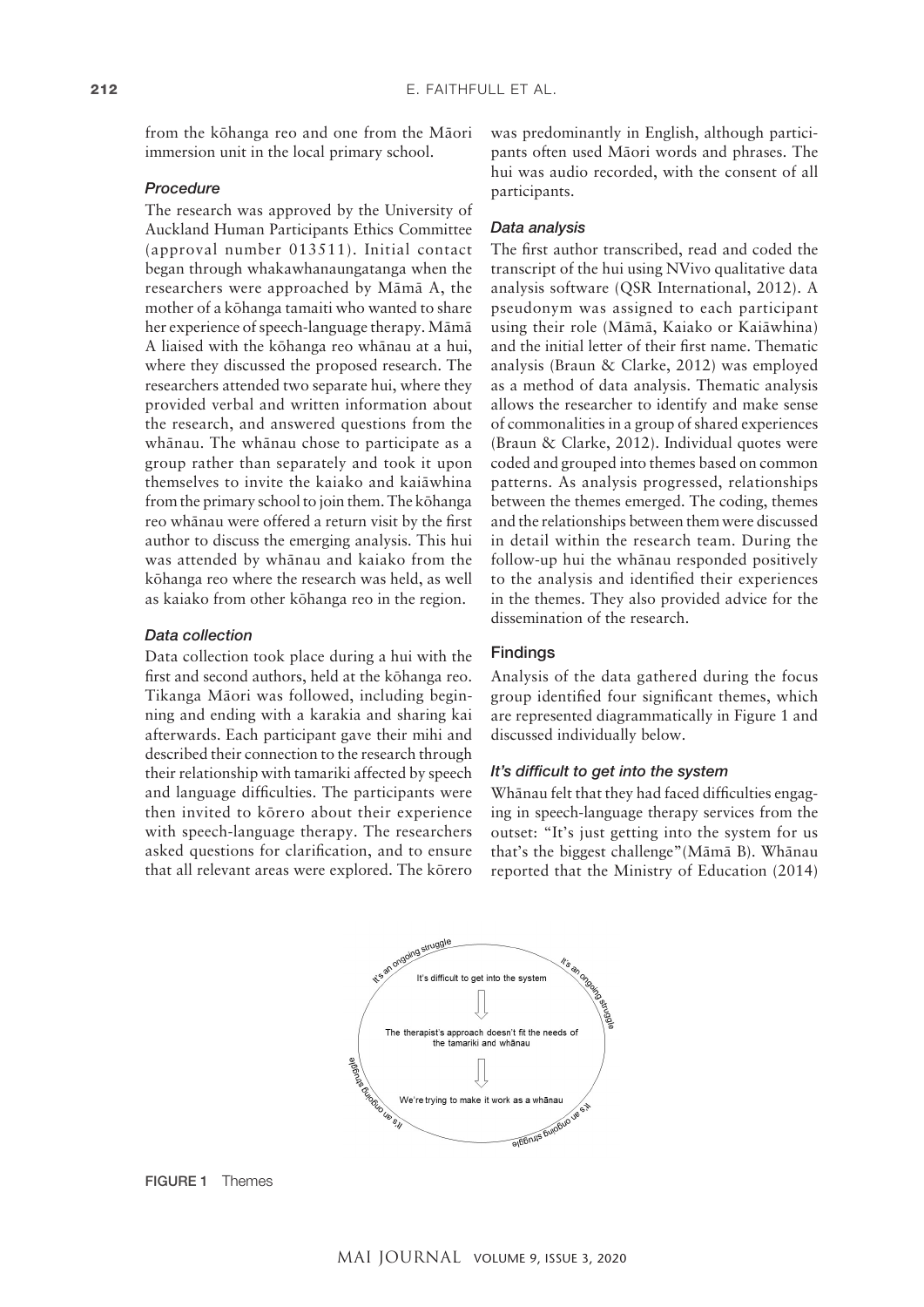eligibility criteria for speech-language therapy are a barrier to accessing services, with no perceived support for tamariki who are ineligible (at the time of writing the criteria for eligibility have been removed). Mämä B had referred both her tamariki to the Ministry of Education for speech difficulties but was told they did not meet the criteria. She therefore had to seek an alternative service, which she described as "a big struggle". She took both tamariki to a local university clinic, where they had a positive experience with student speech-language therapists. As illustrated in the following exchange, some of the whänau were not aware of the process of referral and assessment for eligibility. Kaiako P asked, "So that 2% [of eligible tamariki]—what happens to the rest of them? Do you still be involved?" Mämä B replied, "You're on your own; you have to go out and find it."

Advocacy, for themselves and for others, was a large part of whänau efforts to access public services. Whänau described how persistent they had to be during the referral process to ensure their concerns were acknowledged. Mämä B expressed how hard she found it to be constantly advocating for her tamariki, saying, "It's just hard, I just don't like the whole thing. You just push, push, push all the time." She and Mämä A described going separately to the school principal to ask for support in advocating for their tamariki, only to receive no support at all. Mämä B realised that she was "not going to get any help here".

Mämä A acknowledged that the most vulnerable whänau and tamariki were unlikely to be able to advocate for themselves in the same way she had for her tamaiti: "Who's not getting treatment for their tamaiti because I'm pushing for mine?" She and Mämä B recognised that they were more privileged than some whänau, which meant their tamariki were more likely to have access to public or private speech-language therapy services. The whänau who are most in need often lack the resources to advocate for public services or to access private speech-language therapy, and are at risk of more adverse outcomes in the long term. Mämä B acknowledged that "there'll be a lot of whänau that just can't afford [therapy] privately".

Whänau who were eligible for services expressed concern about the amount of support they received from the speech-language therapist. This was mostly centred on the frequency of the service. They discussed the self-doubt they felt when they tried to be proactive with the tamariki and were not sure if they were implementing the therapy tasks correctly: "It was hard . . . 'cause [the speech-language therapist] doesn't see [my tamaiti] for such a long time, you're thinking am I actually doing this right?" (Mämä A). Whänau also described feeling unsupported when they were given information about the communication skills of the tamariki. Mämä A said:

You know they give a summary, she sent us that report . . . It was really, like, clinical, I mean you know I'm not exactly ignorant, and I didn't know what a lot of the terms meant, and they weren't explained to us . . . It would have been nice for someone to actually sit down and go through the report and say in lay terms this is what [my tamaiti] does.

## *The therapist's approach doesn't fit the needs of the tamariki and wh– anau*

A common issue raised by the whänau was the lack of focus on te reo Mäori and te ao Mäori in the therapist's approach. Kaiako M described this as a "focus on English and not the way he's actually going". Whänau unanimously agreed that the incorporation of te reo Mäori in speechlanguage therapy assessment and intervention was fundamental. Mämä A described her concern that the speech-language therapist was not seeing a complete picture of her tamaiti and his communication. The speech-language therapist was basing all her clinical reasoning on assessment of his skills in English, while Mämä A and his kaiako believed te reo Mäori was his stronger language:

It does worry me that she sees these little glimpses of him when she talks to him in English . . . so that's what she captures and that's what she evaluates . . . Then how well do you actually know his competency, and then how well are these interventions designed if you don't have a measure for it?

Kaiäwhina H described a situation where the speech-language therapist observed her and the tamaiti interacting in te reo Mäori and was surprised that his communication skills were better than expected. These experiences highlight a challenging aspect of monolingual speech-language therapists working with bilingual tamariki. If the speech-language therapist is unable to accurately assess the tamaiti in all languages, then the validity of intervention is questionable. Kaiäwhina H also described feeling "backed up against a wall" during a goal-setting meeting at which she was the only te reo Mäori speaker present:

In the end I had to like tell her before I exploded, you know 'cause just out of frustration . . . because she was trying to tell me that he doesn't talk . . . or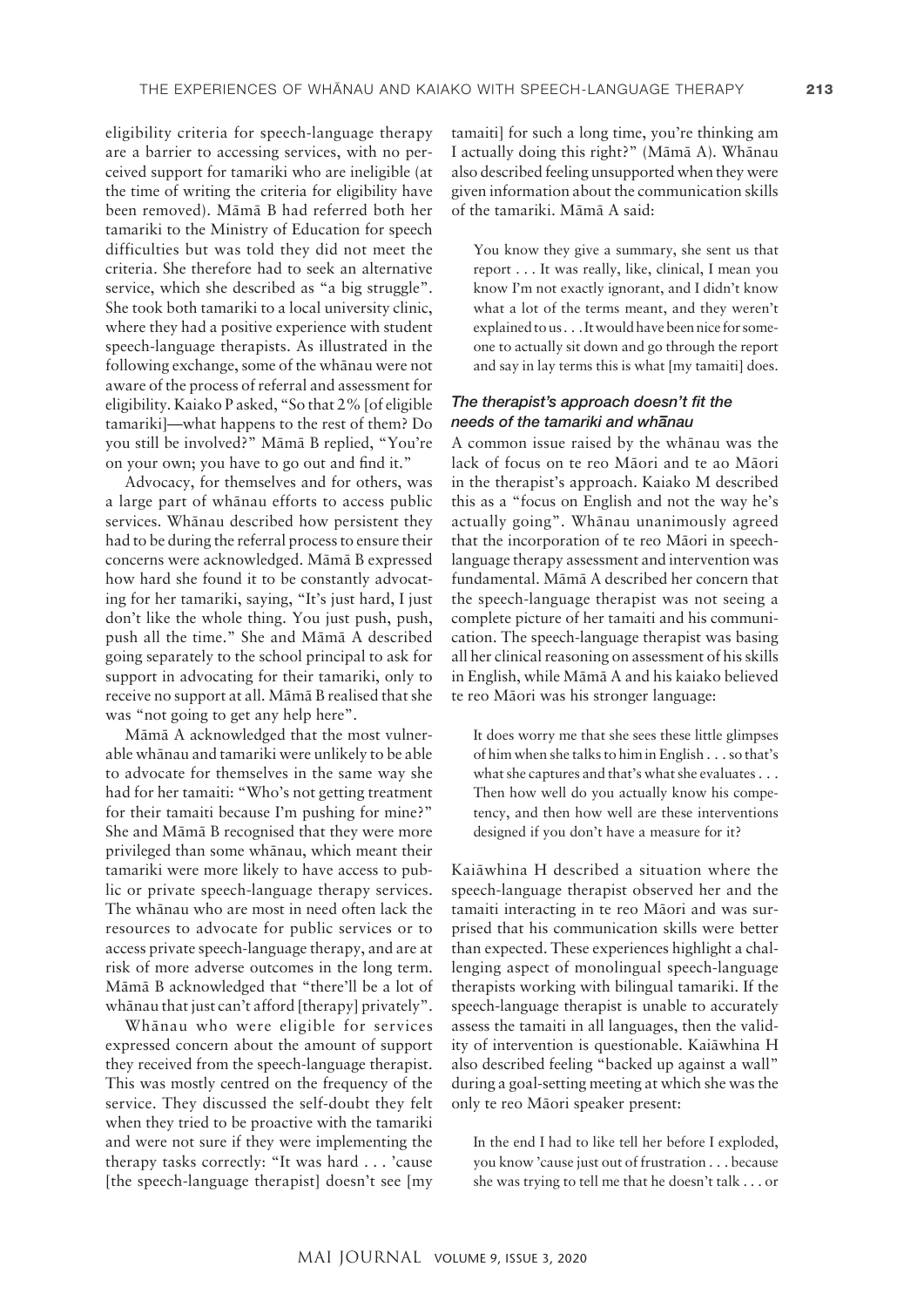he'll talk one word, and I said, "Well no, he talks to me in sentences," and she said, "Well I'm not seeing it" . . . and I said to her, "Well you have to realise that te reo Mäori is his stronger language."

The lack of attention paid by this speech-language therapist to the te reo Mäori skills of the tamariki demonstrates a lack of cultural safety. Whänau felt that the service was often delivered based on what the speech-language therapist wanted, rather than what the whänau needed. Mämä A commented on how long it took her to convince the speechlanguage therapist to visit the köhanga reo:

[The speech-language therapist] kept approaching me and saying, "I'll come to your house and evaluate him," and it was like but actually now most of his time's at köhanga in immersion, and I think it's important that it needs to be incorporated into the interventions and assessments, and she was very hesitant.

The whänau felt that te ao Mäori should permeate all aspects of the therapy process, including a focus on te reo Mäori, suitable settings for therapy, use of relevant resources, and appropriate methods of communication. These factors contributed directly to the relationship between the whänau and the speech-language therapist, and to the safety and success of the intervention. It is well established that building positive relationships and the recognition of te ao Mäori is an essential aspect of Mäori educational achievement (Bishop, 1999; G. Smith, 1997). Recognition of the Mäori worldview has also been shown to be a crucial aspect of developing positive therapeutic relationships and contributes significantly to the success of therapy (McLellan et al., 2014). The desire for incorporation of culture by speech-language therapists in their practice with their children was also reported by First Nations people in Canada (Ball & Lewis, 2014). As noted above, Gould (2008) found that adapting speechlanguage therapy assessments to be culturally appropriate to Australian Aboriginal children had a positive impact on their performance.

When the speech-language therapist did visit the köhanga reo, Mämä A and Kaiako P felt that the experience had been positive and that all involved now better understood each other's perspective. However, following this visit, the speech-language therapist continued to focus on English. The speech-language therapist still did not fully engage with the köhanga reo until Mämä A wrote a letter of complaint to the Ministry of Education:

It took about a year of me pushing and getting, I guess, confident enough to push back and say actually this is my child, my choice . . . You know, you've got an obligation under the Treaty to do this, and then I wrote a letter of complaint to the Ministry and said that actually they're creating inequities for our babies by not doing this . . . and then I got a phone call from [the speech-language therapist] after that, saying that she would work with köhanga.

This situation is an example of the extent to which whänau have to go to advocate for their tamariki to receive equitable support. The whänau unanimously agreed that we do not currently have a system that "supports or facilitates speechlanguage therapy . . . not only within an immersion context for the reo but also within the te ao Mäori context" (Mämä A). The whänau all emphasised an overwhelming need for speech-language therapists who speak te reo Mäori. While the speech-language therapist had been helping the tamariki "up to a point", there was a crucial aspect of the service missing. The need for te reo speakers was highlighted in every aspect of speech-language therapy service delivery, from the identification of speech and language issues to assessment and intervention. Mämä A and Kaiako P described their uncertainty about the skills of the tamaiti in te reo Mäori: "We were picking up that actually there were probably little differences . . . Maybe there were less issues with his reo, but we're not qualified to make that [call], and we didn't have anyone to tell us."

When Mämä A wrote the letter of complaint to the Ministry of Education regarding the lack of recognition of te reo Mäori, it responded by acknowledging the needs of the whänau but reported a current "lack of capacity" to address them (Ministry of Education, 2014). This response is of concern and acknowledges the challenge of providing equitable services, as indicated in their information (Ministry of Education, 2014). It appears that eligibility does not necessarily equal access. The körero from this research indicates that the model of service participants received does not support speech-language therapy for tamariki as Mäori, and that there is a lack of Mäori therapists or therapists proficient in tikanga Mäori and te reo Mäori.

Mämä A's experience is in contrast with Mämä B's positive experience with speech-language therapy at a university clinic. The therapists performed their service in a culturally safe way, taking into account the priorities of the whänau,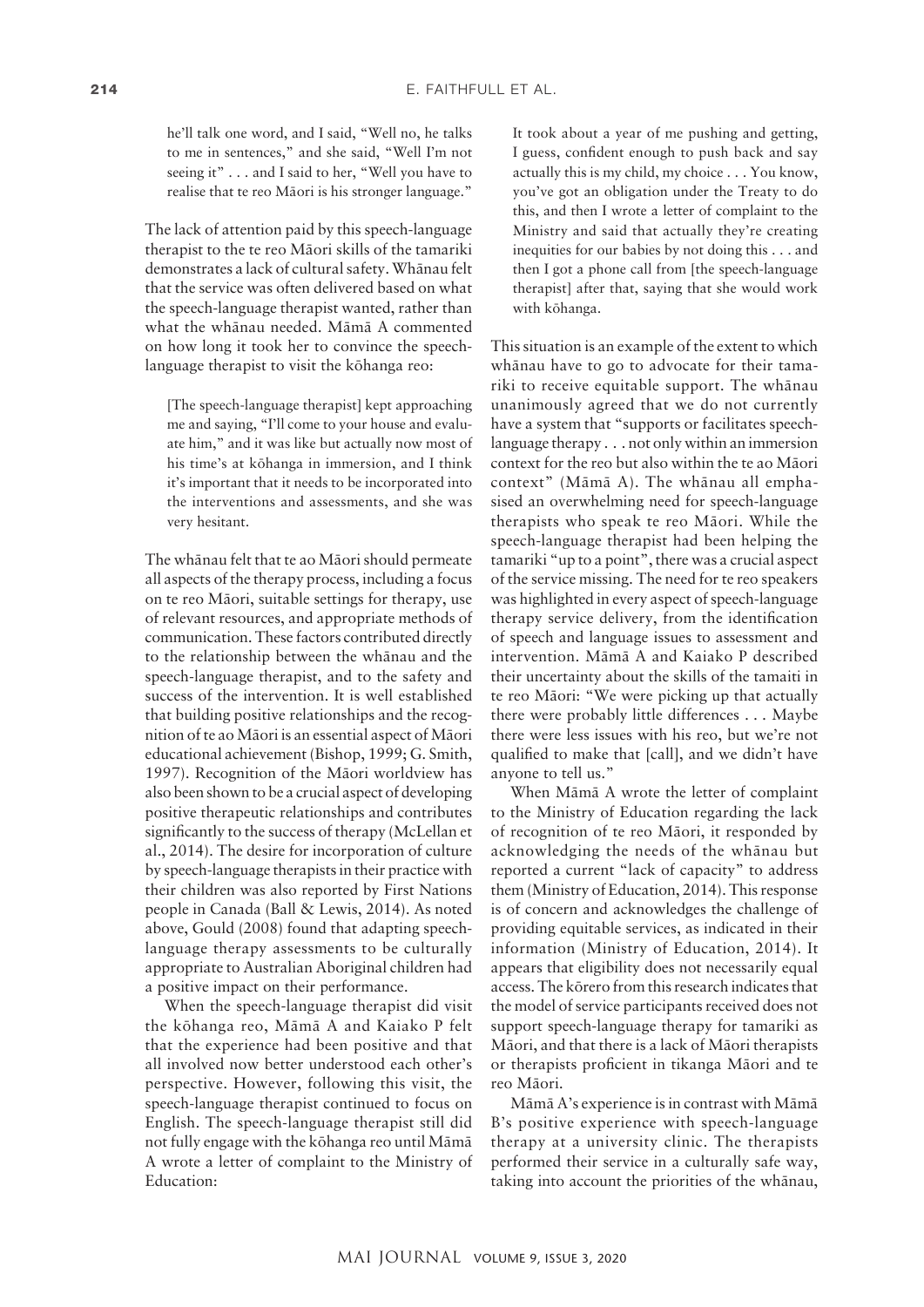which led to successful therapy outcomes for both tamariki:

They were really awesome at [the university clinic], like they'd do things in te reo and games in te reo . . . so they really tried to understand him . . . I could be just assuming but I thought they were just Päkehä and tauiwi. Honestly I didn't really ask if they were Mäori or anything like that, but they understood that that's what [my tamaiti] was doing in full immersion.

This experience demonstrates that the inclusion of te reo Mäori in therapy, even by non-Mäori therapists, can lead to more positive therapy outcomes for tamariki and whänau. However, the whänau recognised that "it's not just the language", and that an understanding of te ao Mäori is also important. Mämä A and Kaiäwhina H described a situation during assessment where the speechlanguage therapist asked whether the tamaiti could rhyme. Rhyming is a milestone of speech and language development in English-speaking children and is regularly incorporated into the mainstream education curriculum. In the kaupapa Mäori context, this milestone is irrelevant because rhyming is not an important concept in te ao Mäori. The speech-language therapist's lack of awareness of this incongruence could lead to misdiagnosis of communication delays or disorders. The whänau also discussed how understanding the context of communication is greatly influenced by culture. The speech-language therapist may not be able to understand richness of knowledge and language skills if they do not understand the context of the communication.

The whänau believed that understanding te ao Mäori for speech-language therapy requires understanding not only possible differences in communication development but also the attitudes of Mäori whänau about the difficulties their tamariki are experiencing. Kaiako P felt her perspective on the tamariki who had communication difficulties differed from that of the speech-language therapist. The therapist was impairment focused, whereas Kaiako P saw each tamaiti as a whole person. As long as she could understand what they were communicating, it did not matter to her if they used perfect speech and language: "OK, you have the speech but it's . . . their eyes, their whole body language you know, and you get [what they're saying] so ka pai, and if they're happy I'm happy."

The perspective of the whänau on building relationships also appeared to differ from that of the speech-language therapist. The whänau all agreed that building a real relationship with the tamariki was a fundamental aspect of the therapy process, with Kaiako P commenting:

Whakarata te tamaiti. I think that's, you know, very important to make progress anyhow . . . I mean it's challenging at times but you know . . . you can't really kinda go anywhere further if you don't have that to start with.

In Mämä B's positive experience with speechlanguage therapy, the therapists had made an effort to get to know the tamariki and incorporate their interests into therapy, as well as te reo Mäori. In the negative experiences of speech-language therapy, the whänau described poor therapeutic relationships between the tamariki and therapist. Kaiäwhina H described feeling she had to give [tamaiti] a "warning" that the speech-language therapist was coming to see him at school; "otherwise he'd probably just run away".

## *We're trying make it work as a wh– anau*

Despite the difficulties the whänau faced regarding the therapist's approach, they did what they could to facilitate the speech-language therapist and the therapy process. They recognised that the speech-language therapist may find it challenging to come into an unfamiliar environment. Mämä A described being unsure at first why the speech-language therapist would not come to the köhanga, so sought advice from a kuia: "It was [kuia] who put me straight she's like look at it from her point of view she's not Mäori it could be scary you've gotta awhi her through it and make her feel welcome."

The köhanga reo tried to make the speechlanguage therapist feel comfortable in their environment. Mämä A described how Kaiako P made an effort to include the speech-language therapist in the köhanga activities even though she did not speak te reo Mäori: "We invited her in and [Kaiako P] was awesome, you know, [she] really walked her through . . . allowed her to give karakia in English. I remember [her] saying it doesn't matter how you pray, God understands all languages."

This effort made by the whänau shows how much they valued the speech-language therapist and her input into the tamariki. The whänau also tried to do what they could to adapt the therapy process based on English into te reo Mäori, and make it appropriate for the kaupapa Mäori environment. Kaiako M described a typical interaction between her, the tamariki and the therapist: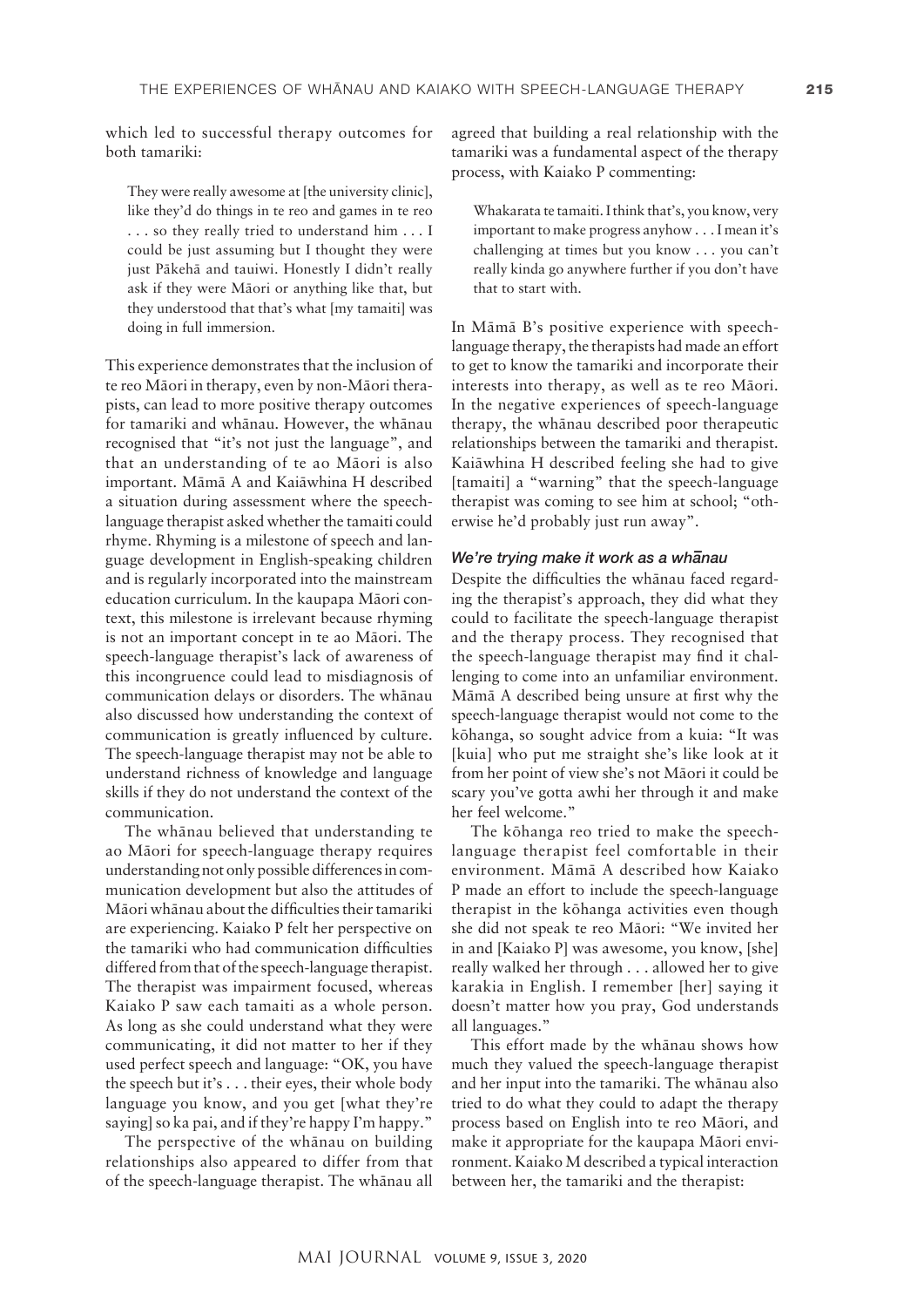She comes in four times a year, ay, she comes in, and she'll video record you, and then you've gotta translate it all [*laughs*]. She's like, "What's happening here? What's engaging here?" "Well this is what happened, this is what he said, I've said this . . ."

Kaiako P described constantly translating the activities she was given and doing them one on one with tamaiti as "quite challenging". Both she and Kaiako M implemented the interventions given to them by the speech-language therapist in a way they found more appropriate for their environment. Mämä A described how Kaiako P adapted the programme for her tamaiti so that it could be done with all the tamariki:

With [my tamaiti] the rauemi was supposed to be one on one . . . but [Kaiako P] didn't wanna pull him apart from the rest of the class, so [she was] doing it with the whole röpü, ay, with all the tuäkana, and I think they all benefited from that, and [my tamaiti] doesn't feel stink, like, oh I've gotta go be pulled aside.

Similarly, Kaiako M found the tamariki benefited more by completing their therapy as part of a group: "[S]o then . . . they're not there on their own and, like, 'Oh why am I the only one.'" These experiences exemplify the amount of effort and thought the kaiako and kaimahi had to put into the delivery of prescribed interventions to make them relevant to the tamariki, firstly by translating all the tools into te reo Mäori and secondly, and perhaps more crucially, by adapting the tools so that they fit into te ao Mäori.

The whänau exhibited a collective vision of the success of the tamariki throughout the hui. Mämä A described how supportive the köhanga reo had been of her whänau:

When I'd approached [the köhanga reo] one of the first things I said was [my tamaiti has] got speech impediments and just the aroha I had and tautoko from [kaiako and kaimahi], they actually sat down in a hui like this even before like I put words on paper just to see how they could . . . awhi us as a whänau, and then they invited [the speech-language therapist] to come and speak to them.

The mothers in the group emphasised how important the input of the kaiako was in the identification and treatment of communication difficulties. Throughout the hui whänau consistently referred to the köhanga reo kaiako for her opinion on the tamariki. Mämä A said:

I take Kaiako P's opinion way over, sorry, [the speech-language therapist's] or other, just because [she's] had the experience. [Kaiako P] know[s] the tamariki, [she] can pinpoint what they can and can't say . . . and I do that with Kaiäwhina H as well, you know, because she's seen more of [my tamaiti] . . . in different contexts than I do, and I'm reliant on that.

### *It's an ongoing struggle*

There is a clear overlapping of experiences between the first three themes, which is summed up by the fourth: *It's an ongoing struggle*. This overarching theme reflects the whänau's desire to have speechlanguage therapy input into the development of their tamariki, and their motivation to see their tamariki succeed. No matter how privileged a whänau is and how many resources they have, they still receive an inequitable service. The whänau work together to support the tamariki and try to accommodate the speech-language therapist as best they can. However, underlying differences in values and approaches, and the therapist's lack of knowledge of te reo Mäori continue to create barriers.

In the other themes, the whänau described difficulty accessing both public mainstream services and services appropriate to kaupapa Mäori education. They had to adapt mainstream services to suit their needs, which were not always addressed by the speech-language therapist. Ultimately, they agreed that there is a distinct absence of systemic support for speech-language therapy in kaupapa Mäori education contexts.

#### Clinical implications

The voices of these whänau send a powerful message about what is important and what does not work. The challenges encountered by the whänau throughout their journey at both the surface and the systemic levels should not be insurmountable. Surface-level solutions include the recruitment of more Mäori into speech-language therapy training, upskilling non-Mäori therapists, and development of kaupapa Mäori resources. Increasing the number of Mäori therapists alone, while important, will not fully address disparities in specialised services. It is the responsibility of all health and education professionals to be aware of the role they may play in creating, maintaining or potentially eliminating Mäori disparities through culturally safe practice (Curtis et al., 2014). The whänau at the follow-up hui emphasised the importance of the speech-language therapist having respect for the knowledge of the kaiako. Their knowledge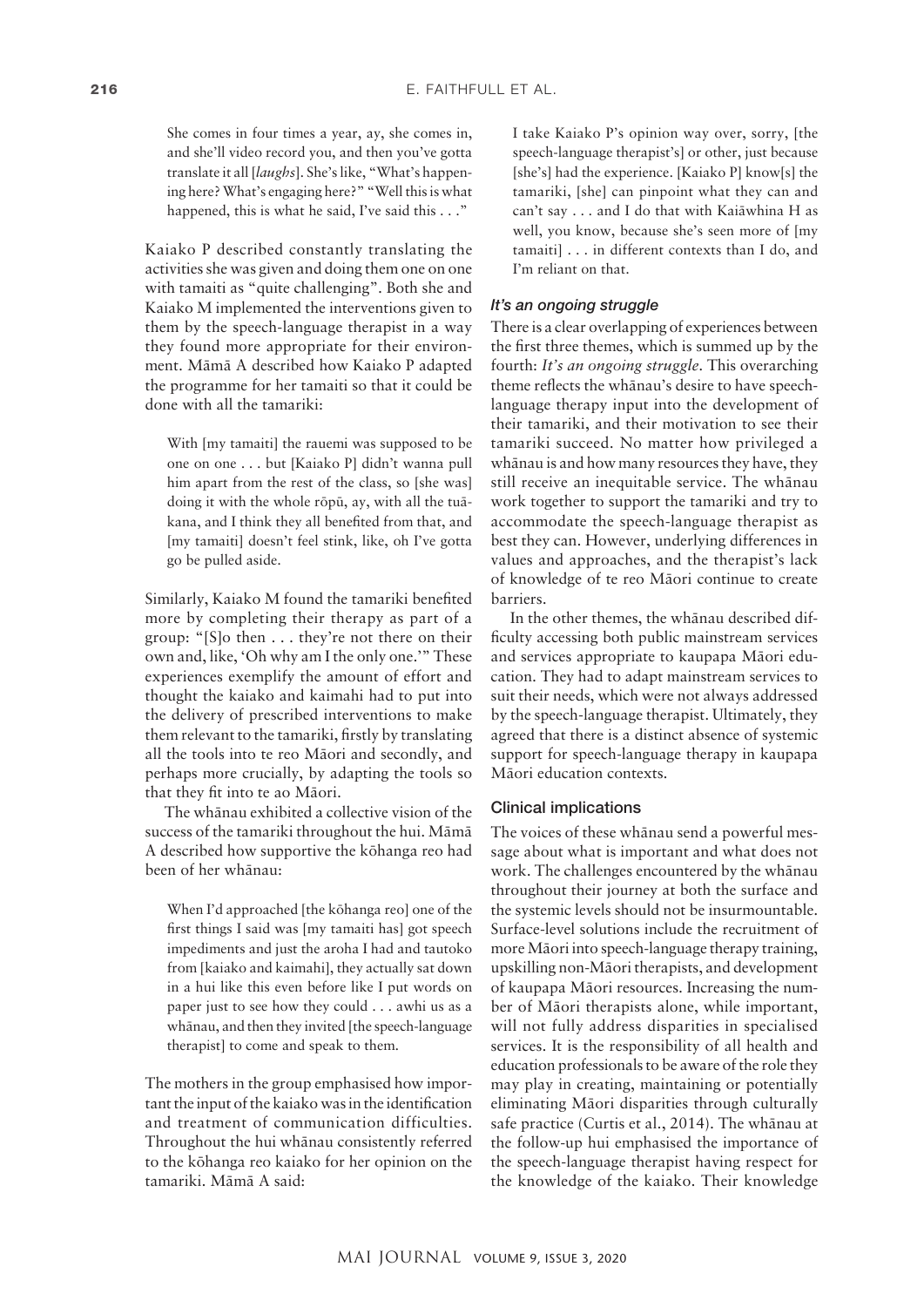alone is an extremely valuable resource for speechlanguage therapists. Kaiako at the follow-up hui suggested that professional development for speech-language therapists would aid in their understanding of communication development and difficulties. This would prepare them better to identify tamariki with communication problems, and to collaborate in intervention.

## Conclusion

Whänau who choose kaupapa Mäori education for their tamariki should have access to equitable support for their communication needs. Culturally safe speech-language therapy for tamariki in kaupapa Mäori education is grounded in te ao Mäori and te reo Mäori as inherent aspects of intervention. A collaborative approach between therapist, whänau and kaiako based on mutual respect is most likely to lead to positive therapeutic relationships and therapy outcomes for the tamariki.

#### Acknowledgements

Ngä mihi nui ki te whänau o te köhanga reo me rümaki reo mo tö koutou körero. I am profoundly grateful to the whänau, kaiako and kaiäwhina who so generously gave their time to share their experiences. To Mämä A, for all her extra energy spent organising hui and liaising with the köhanga reo. To the wider whänau, kaiako and kaimahi for their input into the findings and future directions. To Karen and Linda, for their endless awhi and time. And to Barney and my whänau, for getting me to this place.

#### **Glossary**

| aroha           | love                                                                                                                                                                       |
|-----------------|----------------------------------------------------------------------------------------------------------------------------------------------------------------------------|
| awhi            | embrace                                                                                                                                                                    |
| hui             | meeting                                                                                                                                                                    |
| kai             | food                                                                                                                                                                       |
| kajako          | teacher                                                                                                                                                                    |
| kaiāwhina       | helper/teacher aide                                                                                                                                                        |
| ka pai          | good                                                                                                                                                                       |
| kaimahi         | worker, staff                                                                                                                                                              |
| karakia         | prayer                                                                                                                                                                     |
| kaupapa Māori   | research by Māori, with<br>Māori, for Māori; a<br>term used to describe<br>traditional Māori ways<br>of doing, being and<br>thinking, encapsulated in<br>a Māori worldview |
| kõhanga reo     | Māori immersion preschool                                                                                                                                                  |
| kōhanga tamaiti | child who attends kõhanga<br>reo                                                                                                                                           |

| kōrero                                      | talk                                      |
|---------------------------------------------|-------------------------------------------|
| kuia                                        | female elder                              |
| kura kaupapa                                | Māori immersion primary<br>school         |
| māmā                                        | mother                                    |
| Māori                                       | Indigenous peoples of New<br>Zealand      |
| mihi                                        | speech of greeting                        |
| Pākehā                                      | New Zealander of<br>European descent      |
| rauemi                                      | resource                                  |
| rōpū                                        | group                                     |
| tamaiti                                     | child                                     |
| tamariki                                    | children                                  |
| taniwi                                      | non-Māori                                 |
| tautoko                                     | support                                   |
| te ao Māori                                 | the Māori world                           |
| te reo Māori                                | the Māori language                        |
| tikanga Māori                               | customary values and<br>practices         |
| tuākana                                     | older children                            |
| whakarata                                   | settle/tame/subdue                        |
| whakawhanaungatanga process of establishing | relationships, relating<br>well to others |
| whānau                                      | family                                    |
| whanaunga                                   | relatives, relations                      |
|                                             |                                           |

#### **References**

- Ball, J., & Lewis, M. (2014). First nations elders' and parents' views on supporting their children's language development. *Canadian Journal of Speech-Language Pathology and Audiology*, *38*(2), 224–237.
- Bevan-Brown, J., Berryman, M., Macfarlane, S., Hickey, H., Smiler, K., & Walker, T. (2015). *Working with Mäori children with special education needs: Hi mahi whakahirahira.* NZCER Press.
- Bishop, R. (1996). *Collaborative research stories: Whakawhanaungatanga.* Dunmore Press.
- Bishop, R. (1999). Kaupapa Maori research: An indigenous approach to creating knowledge. In N. Robertson (Ed.), *Mäori and psychology: Research and practice. Proceedings of a symposium sponsored by the Maori and Psychology Research Unit, Department of Psychology, University of Waikato, Hamilton, Thursday 26th August 1999* (pp. 1–6). Mäori and Psychology Research Unit, University of Waikato.
- Braun, V., & Clarke, V. (2012). Thematic analysis. In H. Cooper (Ed.), *APA handbook of research methods in psychology* (Vol. 2, pp. 57–71). American Psychological Association. <https://doi.org/gf8893>
- Brewer, K., & Andrews, W. (2016). Foundations of equitable speech-language therapy for all: The Treaty of Waitangi and Mäori health. *Speech,*